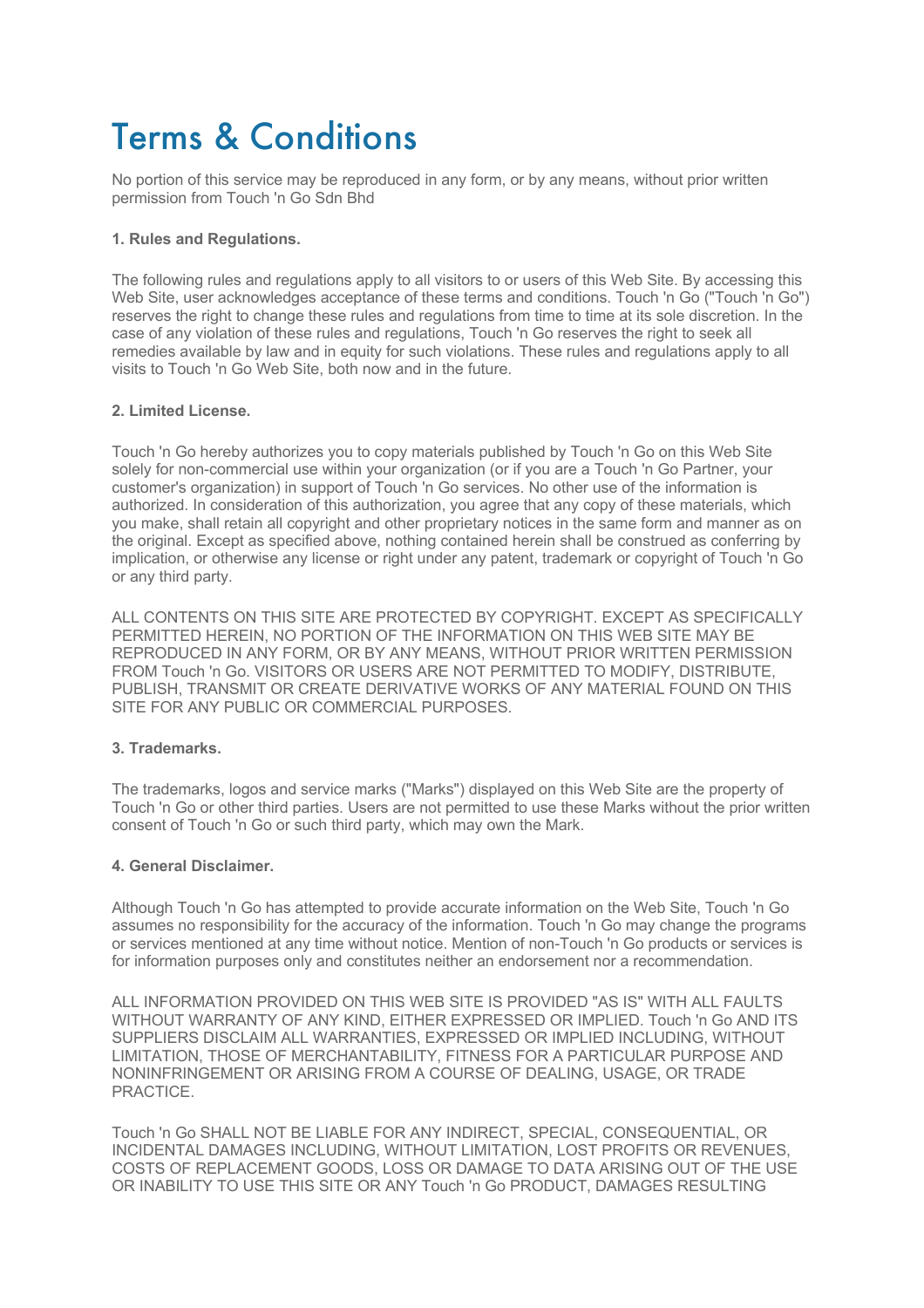FROM USE OF OR RELIANCE ON THE INFORMATION PRESENT, EVEN IF Touch 'n Go OR ITS SUPPLIERS HAVE BEEN ADVISED OF THE POSSIBILITY OF SUCH DAMAGES.

## **5. Disclosure; Forward-Looking Statements.**

Some of the information on this Web Site may contain projections or other forward-looking statements regarding future events or the future financial performance of the Company. We wish to caution you that these statements are only predictions and those actual events or results may differ materially.

## **6. Links to Third Party Sites.**

This Web Site may contain links to third party sites. Access to any other Internet site linked to this Web Site is at the user's own risk and Touch 'n Go is not responsible for the accuracy or reliability of any information, data, opinions, advice or statements made on these sites. Touch 'n Go provides these links merely as a convenience and the inclusion of such links does not imply an endorsement.

## **7. Access to Password Protected/Secure Areas.**

Access to and use of password protected and/or secure areas of the Web Site is restricted to authorized users only. Unauthorized individuals attempting to access these areas of the Web Site may be subject to prosecution.

### **Touch 'n Go Online Privacy Statement**

Touch 'n Go respects your privacy. We want to make use of individual identifying information that you provide to us for purposes of serving you better. "Individual identifying information" is information that enables us to identify you, such as your email address, name, title and address. Touch 'n Go uses the individual identifying information in order to personalize your experience on our website and also to be able to selectively send you communications that may be of interest to you, either electronically or otherwise.

Touch 'n Go's policy regarding use of your individual identifying information supplied to us or collected via your experience at our online website covers these areas:

### **1. Notice and Disclosure**

This Online Privacy Statement is made available to you in order to make you aware of how Touch 'n Go collects and uses individual identifying information of visitors to Touch 'n Go's website.

Touch 'n Go collects the following information regarding visitors to our website: domain name, name, information regarding what pages are accessed, information volunteered by you, such as survey information, email address, or site registrations, and your preferred means of communication.

Touch 'n Go does make individual identifying information available to third parties, including business partners, for marketing purposes. Touch 'n Go also uses such information to contact people for marketing purposes.

#### **2. Choice/Consent**

New registrants to website have the choice to opt out of having individual identifying information provided in the registration process used for any purpose unrelated to the purpose for which the information was provided to us. We are working on ways to enable you to communicate to us that your individual identifying information should not be used for additional purposes.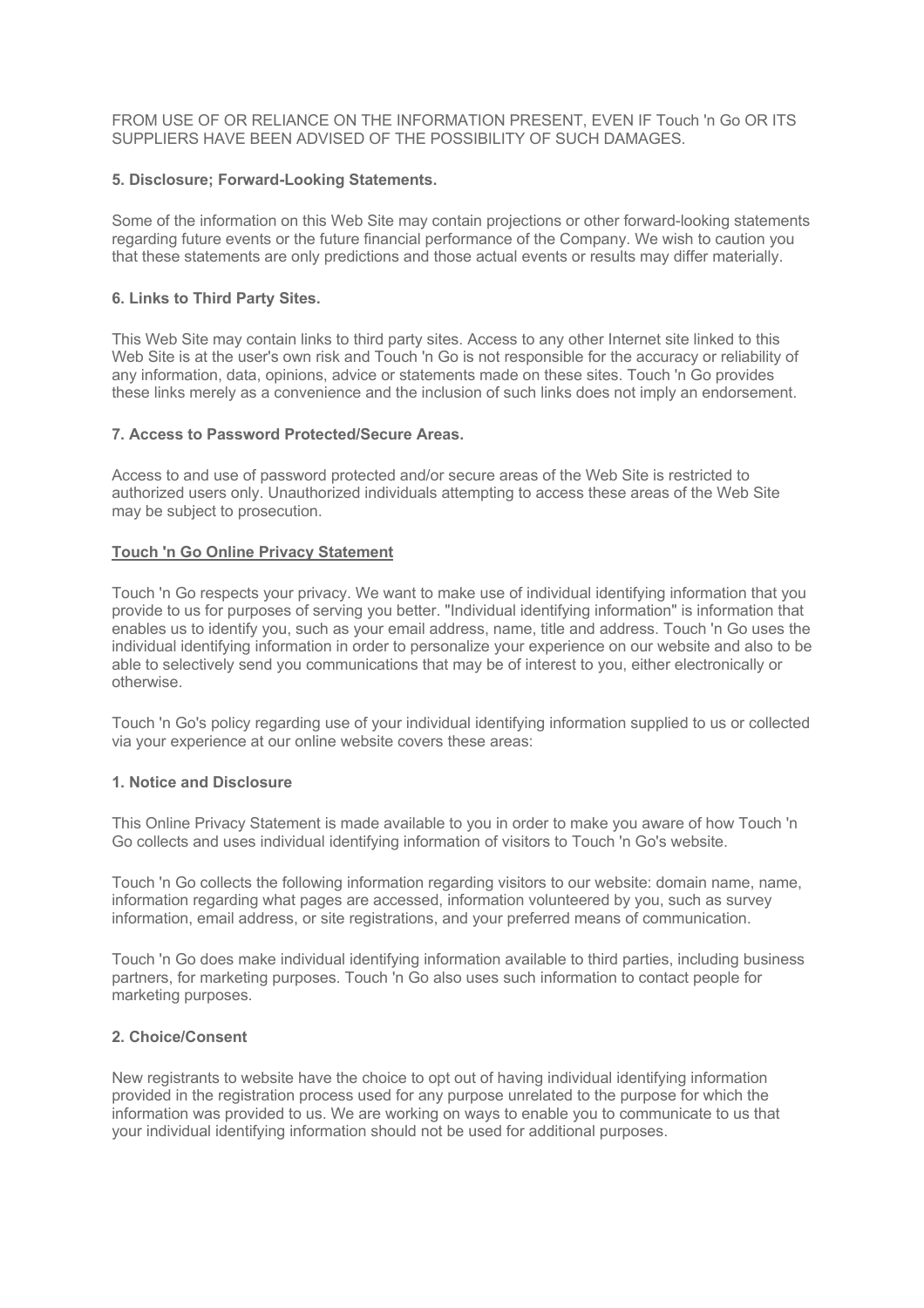When you sign up for an email list, you will be given instructions at that time on how to remove yourself from that list.

Access to certain of Touch 'n Go's webpages require a login and password The use of those webpages, and the information or programs downloadable from those sites, may be governed by a written agreement between your employer and Touch 'n Go. Your individual identifying information may be retained by Touch 'n Go to verify compliance with the agreement, log software licenses granted, to track software downloaded from those pages, or track usage of other applications available on website.

## **3. Data Security**

Touch 'n Go is committed to taking reasonable steps to protect the individual identifying information that you provide to us.

## **4. Data Quality and Access**

The accuracy of your individual identifying information is important to Touch 'n Go. We are working on ways to make it easier for you to review and correct the information that Touch 'n Go maintains about you. Registered website users can review their individual identifying information by accessing the website with a username and password.

## **5. Use of Cookies**

A cookie is a small data file that certain Web sites write to your hard drive when you visit them. A cookie file can contain information such as a user ID that the site uses to track the pages you've visited, but the only personal information a cookie can contain is information you supply yourself. A cookie can't read data off your hard disk or read cookie files created by other sites.

If you prefer not to receive cookies, you can set your browser to warn you before accepting cookies and refuse the cookie when your browser alerts you to its presence. You can also refuse all cookies by turning them off in your browser.

## **Disclaimer**

THE MATERIALS AND SERVICES PROVIDED AT THIS SITE ARE PROVIDED "AS IS" WITHOUT ANY WARRANTIES OF ANY KIND INCLUDING WARRANTIES OF MERCHANTABILITY, FITNESS FOR A PARTICULAR PURPOSE, OR NON-INFRINGEMENT OF INTELLECTUAL PROPERTY.

Touch 'n Go further does not warrant the accuracy and completeness of the materials or services at this Site. Touch 'n Go may make changes to the materials and services at this Site, or to the products and prices described in them, at any time without notice. The materials and services at this Site may be out of date, and Touch 'n Go makes no commitment to update the materials and services at this Site. Information published at this Site may refer to products, programs or services that are not available in your country. Please contact Touch 'n Go for information regarding the products, programs and services that may be available to you. Applicable law may not allow the exclusion of implied warranties, so the above exclusion may not apply to you.

## **Limitation of Liability**

IN NO EVENT WILL TOUCH 'N GO, ITS SUPPLIERS, OR OTHER THIRD PARTIES MENTIONED AT THIS SITE BE LIABLE FOR ANY DAMAGES WHATSOEVER (INCLUDING, WITHOUT LIMITATION, THOSE RESULTING FROM LOST PROFITS, LOST DATA OR BUSINESS INTERRUPTION) ARISING OUT OF THE USE, INABILITY TO USE, OR THE RESULTS OF USE OF THIS SITE, ANY WEB SITES LINKED TO THIS SITE, OR THE MATERIALS OR INFORMATION OR SERVICES CONTAINED AT ANY OR ALL SUCH SITES, WHETHER BASED ON WARRANTY,